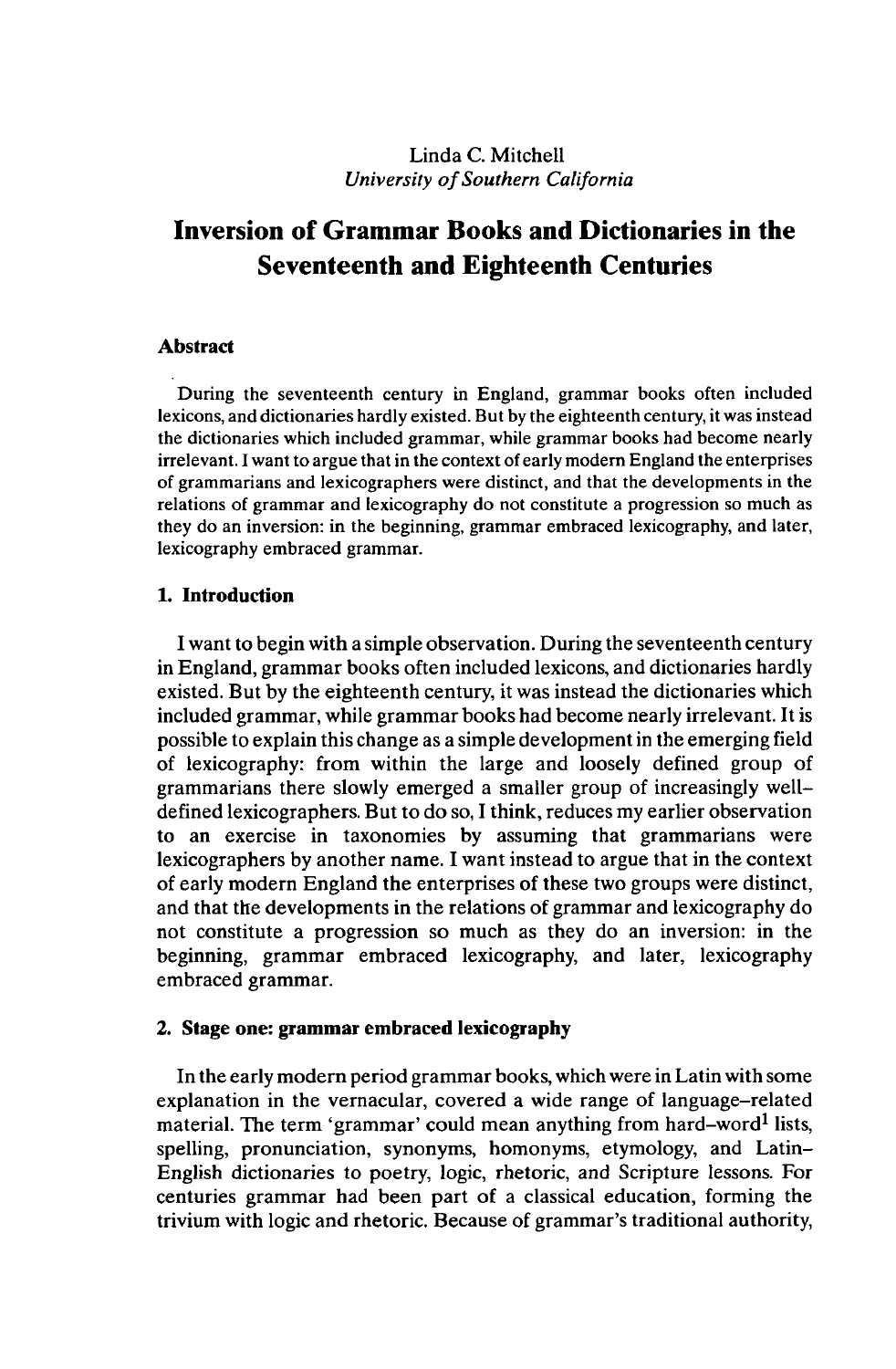it held the right to make language decisions. This responsibility was taken so seriously that William Lily's*Introduction ofGrammar* was granted exclusive right to be used in the schools; this right was established by Royal Edict in 1547. It was not until the mid-seventeenth century that grammarians like Charles Hoole worked around the edict and modified classical models to make Latin grammar more accessible with bilingual translations.<sup>2</sup>

Grammar books used a variety of methods to lay a foundation of grammar and vocabulary, and they often concerned themselves with lexicography. For example, Comenius used pictures to connect the names of objects with their referents. He said that "words should not be learned apart from the objects to which they refer; since the objects do not exist separately and cannot be apprehended without words, but both exist and perform their functions together."<sup>3</sup> Comenius demonstrated his method by writing the popular *Orbis Sensualium Pictus* (1658), a staple of many schoolrooms. The book consists of a series of drawings in which each picture has numbers affixed to things he wants to name. Below the drawing the numbers are listed with vocabulary to correspond to the picture. He adds an extra touch by incorporating emotions, feelings, and other abstract concepts. The picture becomes not only a vocabulary lesson, but a visible means of teaching all subjects: grammar, science, biology, mathematics, history, religion, and literature. In this sense, *Orbis Sensualium Pictus* functions as an early dictionary, although Comenius would not have called it that.

Elisha Coles in *You Shall Make Latin* (1675) not only presents clear rules in English with Latin examples, but he also employs a lexicographical format to do so. He places an English word by a small drawing of the object, then the word is used in a quote from the Bible, first on the left side in English, then on the right side in Latin. This text served to teach grammar, vocabulary, pronunciation, spelling, etymology, and biblical lessons. Connecting words with pictures established a method of teaching language that is still used today.

In the early seventeenth century, lexicons, or dictionaries, were rudimentary in form. Lists of Latin words had been around for several centuries. Dictionaries in the vernacular, however, were just now evolving from simple hard-word lists to accommodate people who did not know the meaning or the spelling of a word. Because the vernacular wasjust replacing Latin, the lexicon had not stabilized and lexicography had not been developed as a skill. Literary works and official business transactions were done in Latin so that dictionaries of the vernacular were not in demand. There was no need for an exhaustive survey of English in the seventeenth century, since it was not the language of the educated. Latin was transmitted by grammarians, and people still looked to grammarians for linguistic decisions.

Grammar books had an edge over dictionaries in decision making about language. Grammar books had Latin-English word lists, while dictionaries had English-English listings. In the seventeenth century, grammar books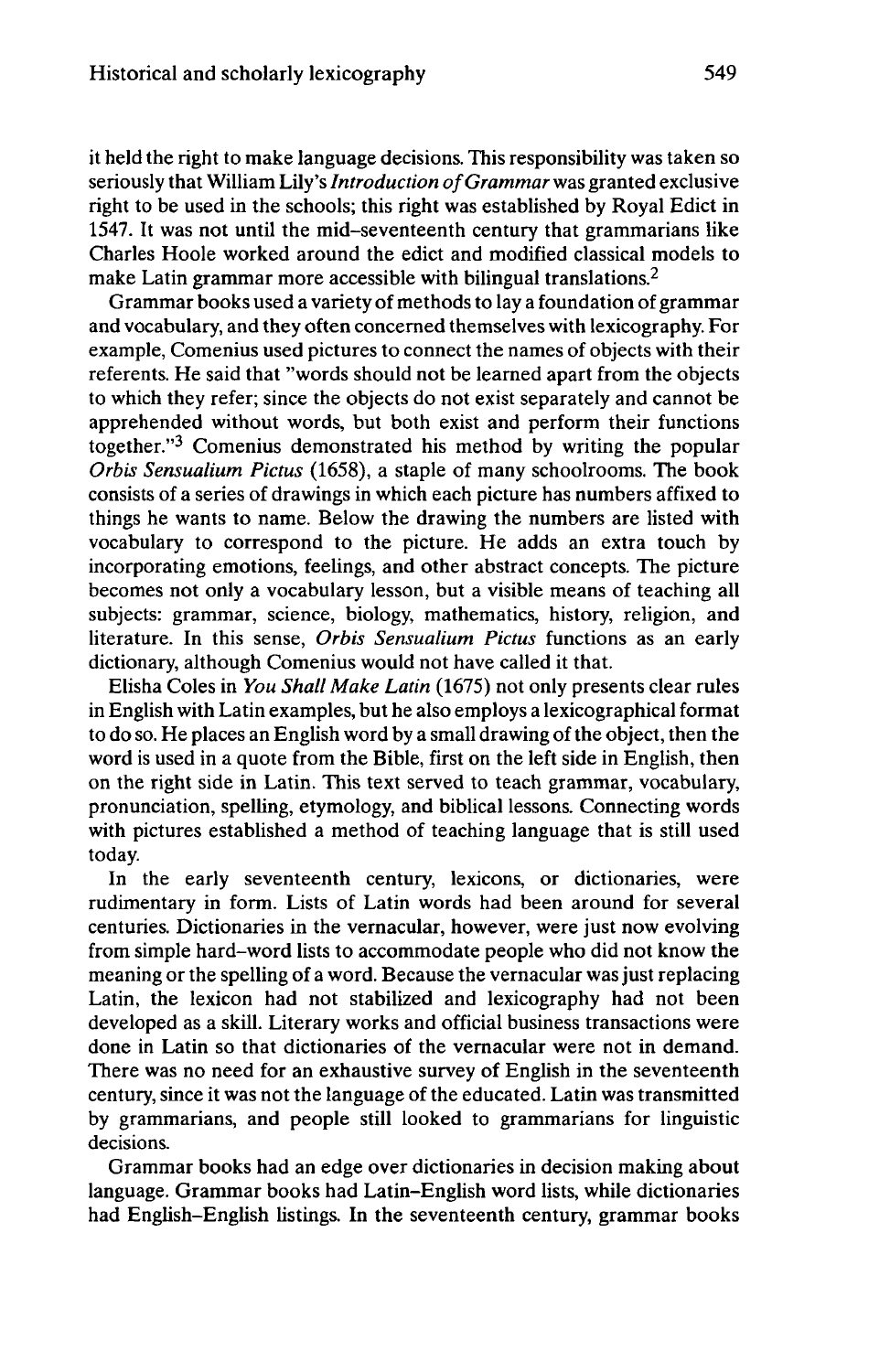were still all Latin, even when written in English, even when they were called 'English grammar' in their titles. It was the job of dictionaries to focus on short definitions for the convenience of the user. For example, in *A Table Alphabetical!* (1604) Robert Cawdrey lists "hard usuall English Wordes" that the reader may come across in Scriptures, sermons, or other places or that they may use with confidence. One of the reasons for the publication of hard English words was to promote the reading of sermons and the Bible. In *The English Dictionarie* (1623), Henry Cockeram's goal is to interpret hard words so that the reader can gain competence in the vernacular when he is reading, speaking, and writing. Cockeram claims to be publishing thousands of words never published before. Grammar books could not make that claim because of space limitations; they were increasingly concerned with explaining Latin grammar rules in the English vernacular. This bilingual format meant that any definitions had to be listed twice.

To illustrate the blurring of grammar and lexicography, Edmund Coote's *The English Scholemaister*(1596) is listed in modern bibliographies as a work oflexicography, yetit was used at the same time as a grammar text. The book includes speech, spelling, etymology, punctuation, hard word lists, and a teacher's guide. It went through many editions and was used throughout the seventeenth century and even into the eighteenth century because of its comprehensive treatment of language.

Grammar embraced lexicography in the early seventeenth century. Grammarians had held authority to make language decisions since the Roman world; lexicographers had not yet emerged as a distinct group. This imbalance of power begins to shift in the second stage as the lexicon of the vernacular becomes part of the educated language world.

### **3. Stage two: lexicographers make a bid for linguistic authority**

In the early eighteenth century English grammar books about English were being published, which added a greater demand on vocabulary in the vernacular. This demand increased even more as the vernacular lexicon began to stabilize and the dictionary-type material outgrew the parameters of grammar books. Dictionaries, however, were still elementary, with only a short meaning, synonym, or commentary on a word. Grammar books still included pronunciation, meaning, parts of speech, etymology, spelling, and usage, and it was grammarians who were still making decisions about language usage.

Grammarians, however, had been experiencing conflicts within their own ranks for some time. Arguments about whether to teach grammar with Latin or English models, whether to continue the practice of translation and imitation, and whether to learn grammar first in Latin or the native tongue caused dissension. There was no academy like the one in France to legislate linguistic matters. Many linguists were afraid that the English language would be corrupted, and some even expressed the concern that what was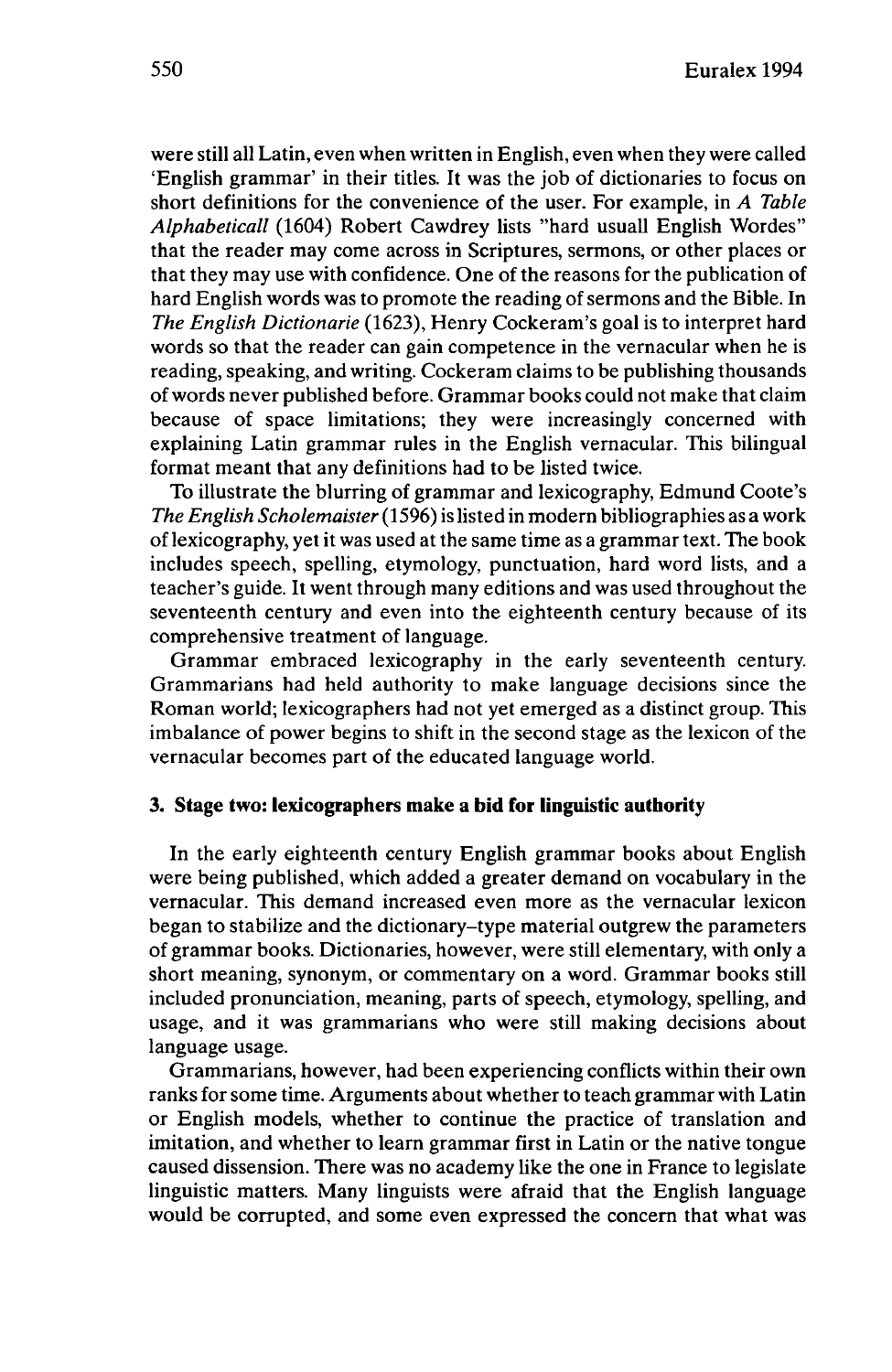being written at that time would be unrecognizable to future generations. Lexicographers took advantage of the moment and began to set the standards of the language. The dictionaries, however, were at times misleading because they were incomplete documents of the language with inadequate histories of words and word families, unrepresentative examples of earlier words, and unclear definitions of meaning.

One such person who made a bid for lexicographical authority was the familiar figure of Samuel Johnson, who represented himself as both a scholar and a grammarian. Afraid that language would change beyond recognition, he set about to do what grammar texts could no longer accomplish: codify and standardize the English language. He created the role of the dictionary editor: someone who has the authority to legislate rules of language, an image that dictionary editors still have today. According to Johnson, it is the responsibility of lexicographers to record anomalies so that they are not perpetuated and reinforced. Johnson stated in the preface of his dictionary that "every language has likewise its improprieties and absurdities, which it is the duty of the lexicographer to correct or proscribe."<sup>4</sup>

Another change that gave dictionaries a central role in language was that grammar books were beginning to play a stronger pedagogical role. With the increase in availability of public education, the lower and middle classes were filling classrooms, and grammar texts had to make these people literate. Also, the increased need for skills in the commercial world forced authors of grammar books to teach such formats as business letters and receipts. Hence, grammar texts were being forced to move in other directions to satisfy curricular requirements, while dictionaries were able to focus on the lexicon.

Thus while grammarians were battling over teaching methods and grammatical theory, lexicographers focused on setting standards. Grammarians had argued over custom and usage versus authority without reaching a decision. Lexicographers, however, had a stronger base from which to impose 'correctness' on the vernacular: research. Eighteenthcentury lexicographers were inventorying definitions, pronunciation, and various forms of spelling. John Kersey *(A New English Dictionary,* 1702), Edward Cocker *(Cocker's English Dictionary,* 1704), and Nathan Bailey *(An Universal Etymological English Dictionary,* 1721) helped establish the dictionary as an authority. It would be the editors of dictionaries, not the authors of grammar texts, who would become the guardians of English, formalizing it and protecting it from decay.

In the early eighteenth century, then, the acceptance of the vernacular as the language of the educated forced grammarians to assume a pedagogical role. As the lexicon stabilized, it was lexicographers who improved dictionaries. In the seventeenth century, their entries had been unreliable, but now they were documenting inventoried lists with some degree of historical accuracy.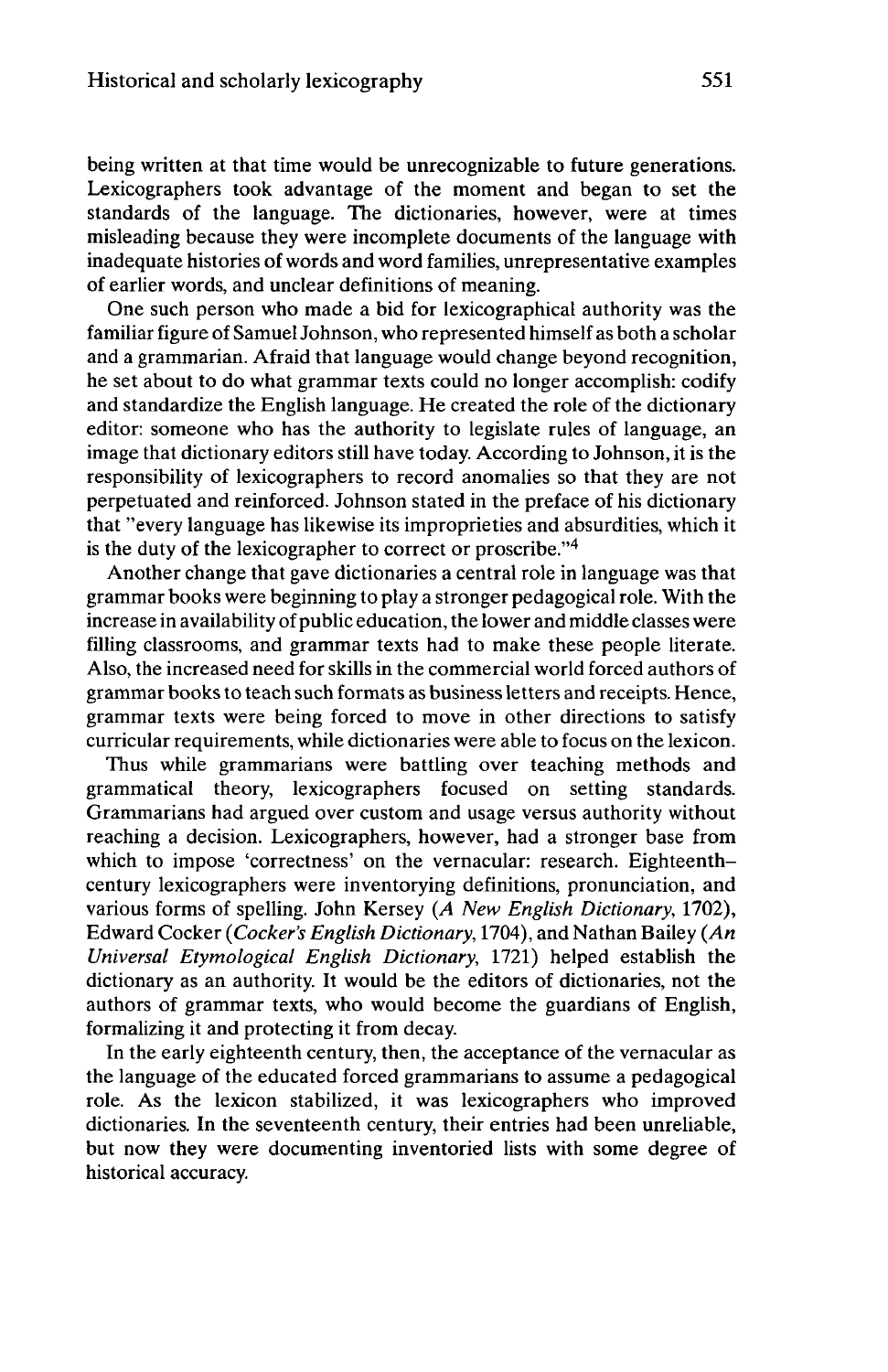## **4. Stage three: lexicography embraces grammar**

The stage in which lexicography embraces grammar is still with us, thus making this last stage harder for us to see. The landmark is Thomas Dyche and William Pardon's *New General English Dictionary* (1735), the first dictionary to have a compendium of grammar. Dyche, also a grammarian, was able to see the necessity of such an inclusion.<sup>5</sup> He claimed that his work was for those who wanted to write "correctly and elegantly," and he covered difficult words, technical terms, spelling, accents, and pronunciation.

The publication of Dyche and Pardon's dictionary meant that grammarians lost a battle they were unaware they were fighting. Lexicographers were working with historical and empirical data and keeping abreast of linguistic changes. Grammarians, on the other hand, were pedagogues, teaching students how to use language and publishing little-changed textbooks. The decline in status of the grammarian was evident by the middle of the eighteenth century. In *A New General English Dictionary* (1744) Dyche and Pardon denigrate the grammarian as a person who spent time on insignificant niceties. Dyche and Pardon were both grammarians-turned- lexicographers. The responsibility for protecting the standard of English usage from corruption and deterioration had moved from the one to the other, a transfer that is still in force today though still not fully recognized. Grammarians who had in ancient times been eminent were now criticized and questioned for their pedagogy and theories, while lexicographers were looked upon as authorities.

Lexicography was also able to embrace grammar because it had the advantage of clarity. An example of this can be found in *A Pocket Dictionary or Complete English Expositor* (Anon., 1753), which more clearly identifies usage errors and gives the preferred usage more coherently and concisely than grammar books. This dictionary combines functions which were once separate. The author claims that his text "contains only those more difficult words which occur in sensible genteel company." The first chapter, however, launches into a general, but detailed, view of English grammar. He discusses the inflections (nouns, adjectives, verbs, pronouns) and parts of speech without inflections (adverbs, conjunctions, prepositions, interjections). The next section, "Of the signification and Use of Certain Words," describes the custom and the best writers in determining usage. The third section of this chapter gives examples of incorrect word order and preferred order. The other chapter on grammar, "An Account of the most usual Mistakes in English Grammar," clarifies structure and grammatical problems. This particular dictionary also added such information as the part of speech each word belonged to, shades of meaning, and etymology. It even included a history of the English language. Although the anonymous author thinks custom and usage should determine rules, he thinks (wistfully, perhaps) that the grammarian should share in the responsibility of fixing the meaning and use ofwords. Otherwise, "he has nothing left him belonging to the Language,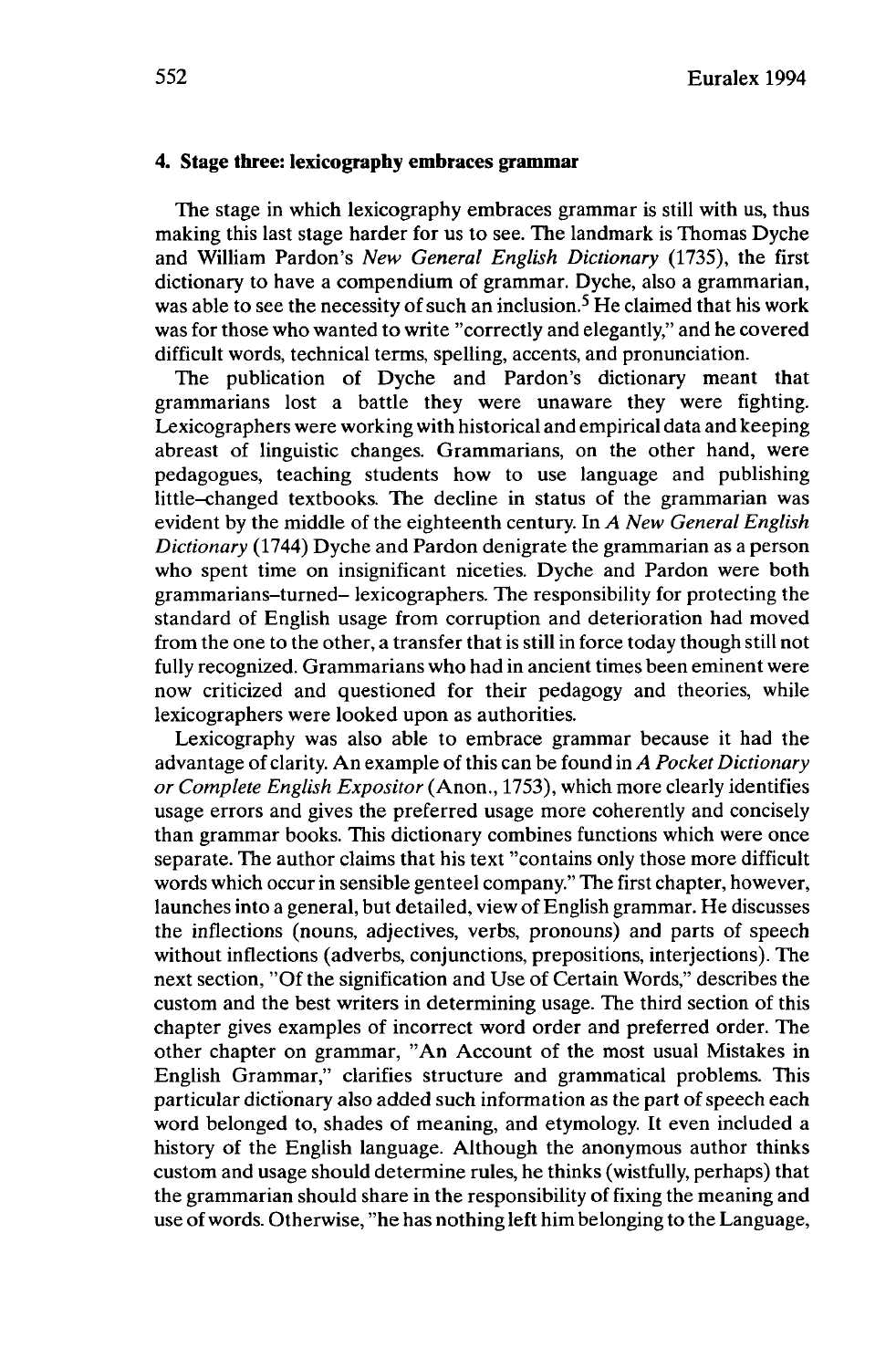but the Inflections, which are extremely few; and the Order in which Words are placed in a Sentence." This is what happened.

Several lexicographers went beyond the dictionary to cover both grammar and lexicon. In *A New Dictionary of the English Language* (1773) William Kenrick includes with his entries, information on their orthography, etymology, and idiomatical use in writing, all items that had appeared in grammar books in the seventeenth century. Now dictionaries were fulfilling that function in the eighteenth century. He also gives the correct pronunciation according to the "present practice of polished speakers in the Metropolis," further proof of the increased focus on communication at that time. He includes what he calls a "rhetorical" grammar that will help people with contemporary speech and communication. Two other publications aimed at the lower and middle classes are James Barclay's *A Complete and Universal English Dictionary on a New Plan* (1774) and John Ash's *The New and Complete Dictionary of the English Language* (1775). Both lexicographers include grammar and communication skills. Barclay also adds an outline of ancient and modern history, and Ash includes some linguistic essays.

Lexicographers were also more alert than grammarians in responding immediately to issues of propriety, that is, a sense of language in social situations. For example, John Entick promises in *The New Spelling Dictionary* (1765) to help the reader "write and pronounce the English tongue with ease and propriety." He also offers the user help in accenting for correct pronunciation, the distinguishing of the parts of speech, and the convenience of pocket reference. Entick claims that his grammatical introduction will facilitate the user's proficiency in English. The middle-class citizen needed to communicate effectively and correctly in order to succeed; a man's character was partially centered in his language. Entick's dictionary helps him to gain necessary social and linguistic competence.

To summarize my third point, when lexicographers included grammar, they were unaware that they were gaining an advantage over grammarians as to standardizing the language. While grammarians served as pedagogues, concentrating on classroom exercises, lexicographers inventoried and researched usage.

## **5. Conclusion: lexicographers as guardians of language**

The transfer of linguistic authority from grammar books to dictionaries was complete in the latter part of the eighteenth century. Dictionaries now held linguistic authority, while grammar books served a pedagogical role. Controversies over grammar had been carried into dictionaries, and the battles are now fought there. The battles are not just about a word change but about who controls language, who is included and excluded. Once grammar books, such as Lily's grammar, had the power to decide those issues. As dictionaries became more powerful and were able to reach more people,